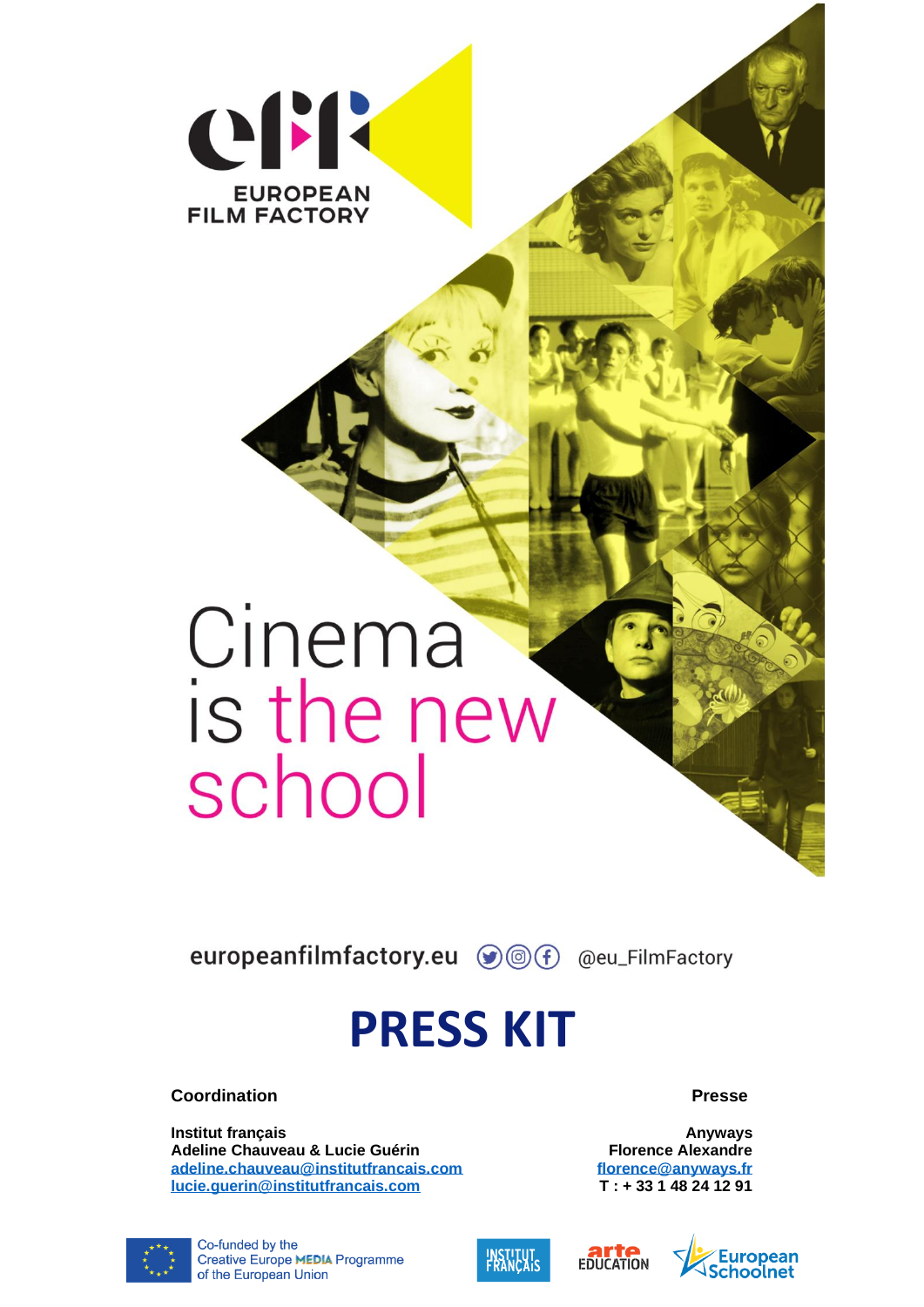



## **CONTENTS**

| THE PROJECT STAKEHOLDERS <b>Manual Community Contract Contract STAKEHOLDERS</b> |  |
|---------------------------------------------------------------------------------|--|
|                                                                                 |  |







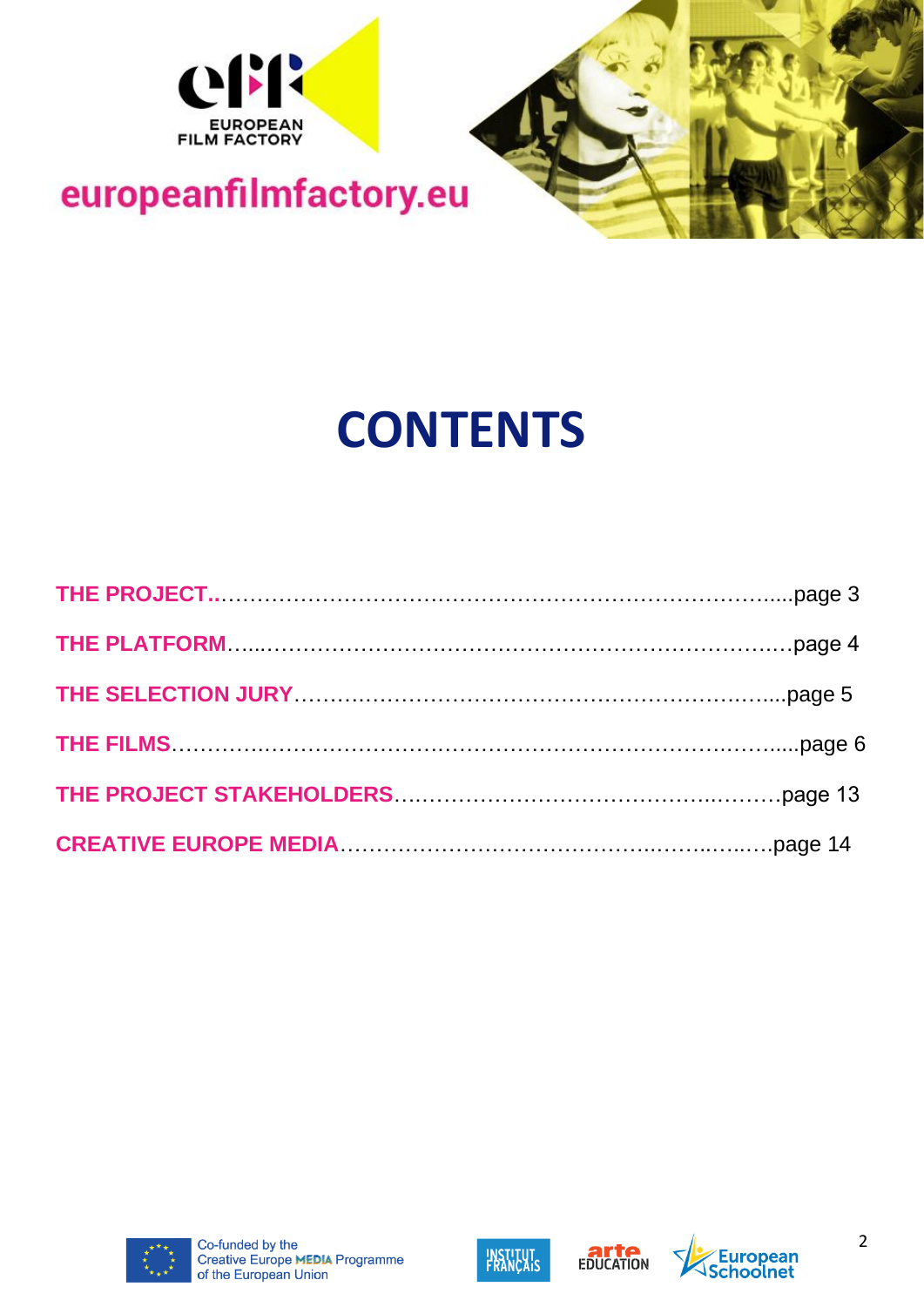



#### **THE PROJECT**

Launched as part of the *Creative Europe MEDIA* programme, the *European Film Factory* project has been designed to promote film education across Europe. The consortium author of the *European Film Factory* project, led by the Institut Français, is steering the project.

The programme provides an innovative and pragmatic solution to supporting film education in Europe. It aims to promote the quality and diversity of European film, by encouraging as many people as possible to go to the cinema and by reigniting the European public's passion for film. The **Institut Français**, the project leader, is working closely with two partners, at the cutting edge of digital innovation in schools, in order to develop the European Film Factory programme: **ARTE Education**, a subsidiary of the European television channel which created the digital educational service Educ'Arte, and **European Schoolnet**, a non-profit organisation made up of thirty-four European Ministries of Education.

From **26 August 2020**, the European Film Factory will be providing students aged 11-18, and teachers from all the countries involved in the Creative Europe programme, with free access to an online catalogue of ten iconic films from Europe's cinematic history.









3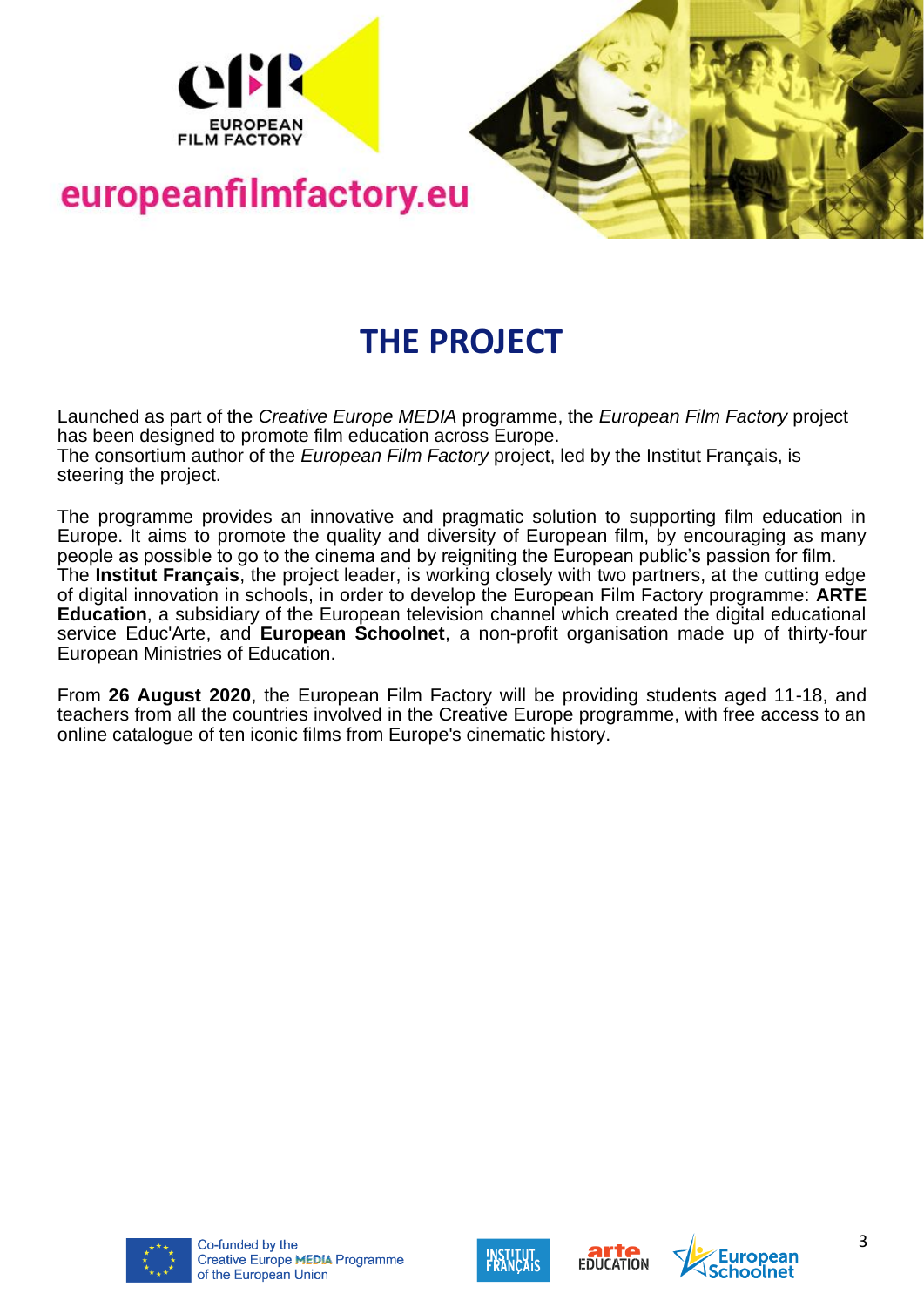



#### **THE PLATFORM**

The European Film Factory platform is accessible on all devices (computers, tablets, smartphones), in all of the Creative Europe countries, and is available to all teachers, members of the teaching body, and other interested parties, as well as their students (aged 11-18 years), via a free, closed and secure system.



The platform is available in **eight languages** (German, French, English, Greek, Polish, Romanian, Spanish and Italian). It has been designed for use as a practical work tool for film education. Scalable, and designed to be as travelfriendly and easy-to-use for students as possible, it will also serve as a meeting point for all users.

The students can also watch films on their own so that they can take in the information at their own pace, outside of the school environment.

European Film Factory also offers **innovative tools** based on film. The platform enables users to extract film scenes, annotate them (the image, sound or text), name them and then work on them either in class or at home.

Users can create *mind maps* to link the different films to various class themes.







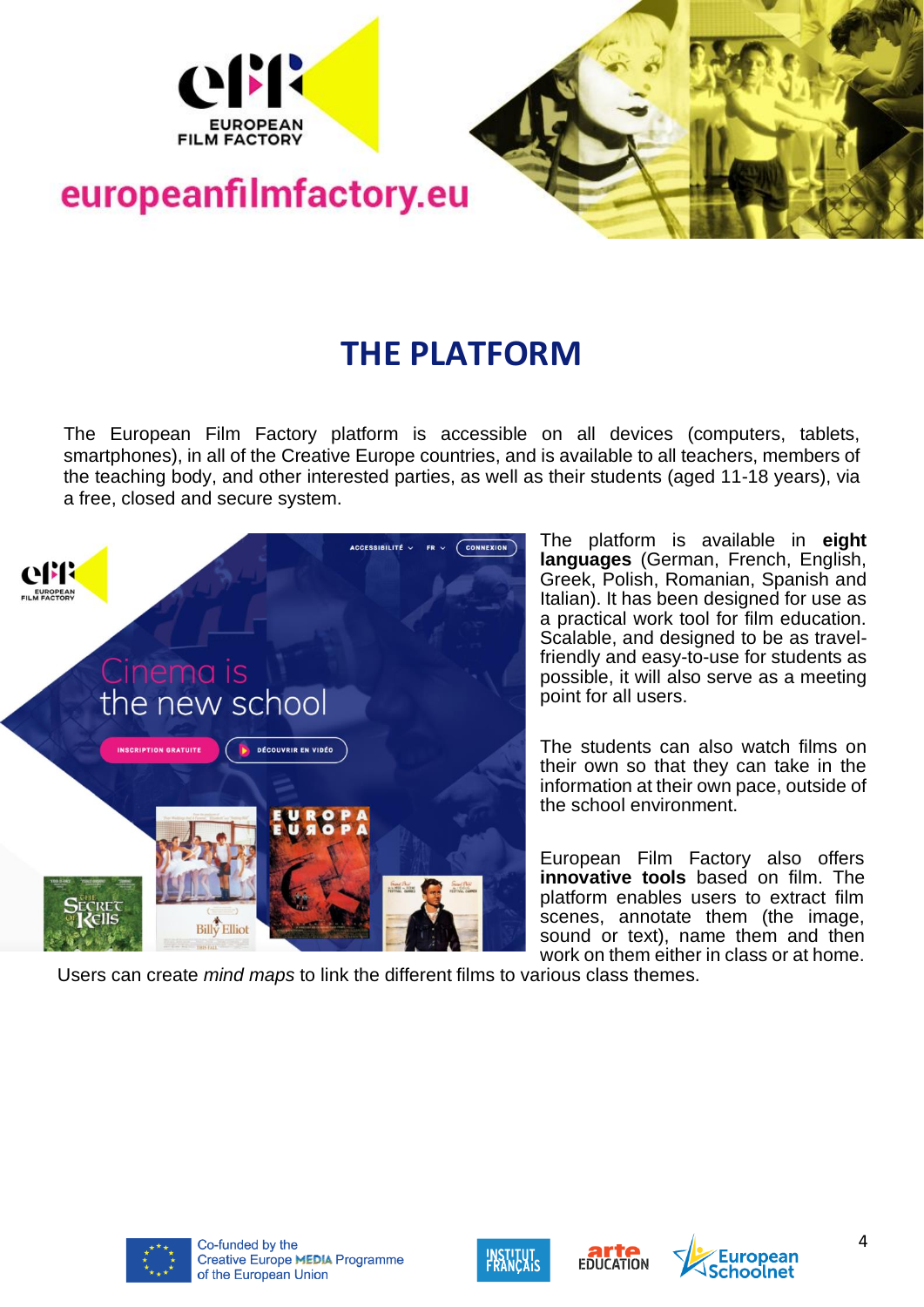



#### **THE SELECTION JURY**

The films have been selected by a jury of film education professionals from various European countries.

**Emilie Boucheteil**, Director of Cinema Department, Institut Français (France) **Maciej Jakubczyk**, Director and Head of Education at **New Horizons Film Association** (Poland) **Christine Kopf**, Head of Education at **Deutsches Filmmuseum & Filminstitute** (Germany) **Sofronia Maravelaki**, Teacher at **Iraklia's Junior High School** (Greece) **Jaume Ripoll**, Head of Content for the **Filmin** website (Spain) **Benoit Thimister**, Manager of the **Les Grignoux** cinema complex (Belgium) **Florine Wiebenga**, Head of Education at **EYE Filmmuseum** (Netherlands)







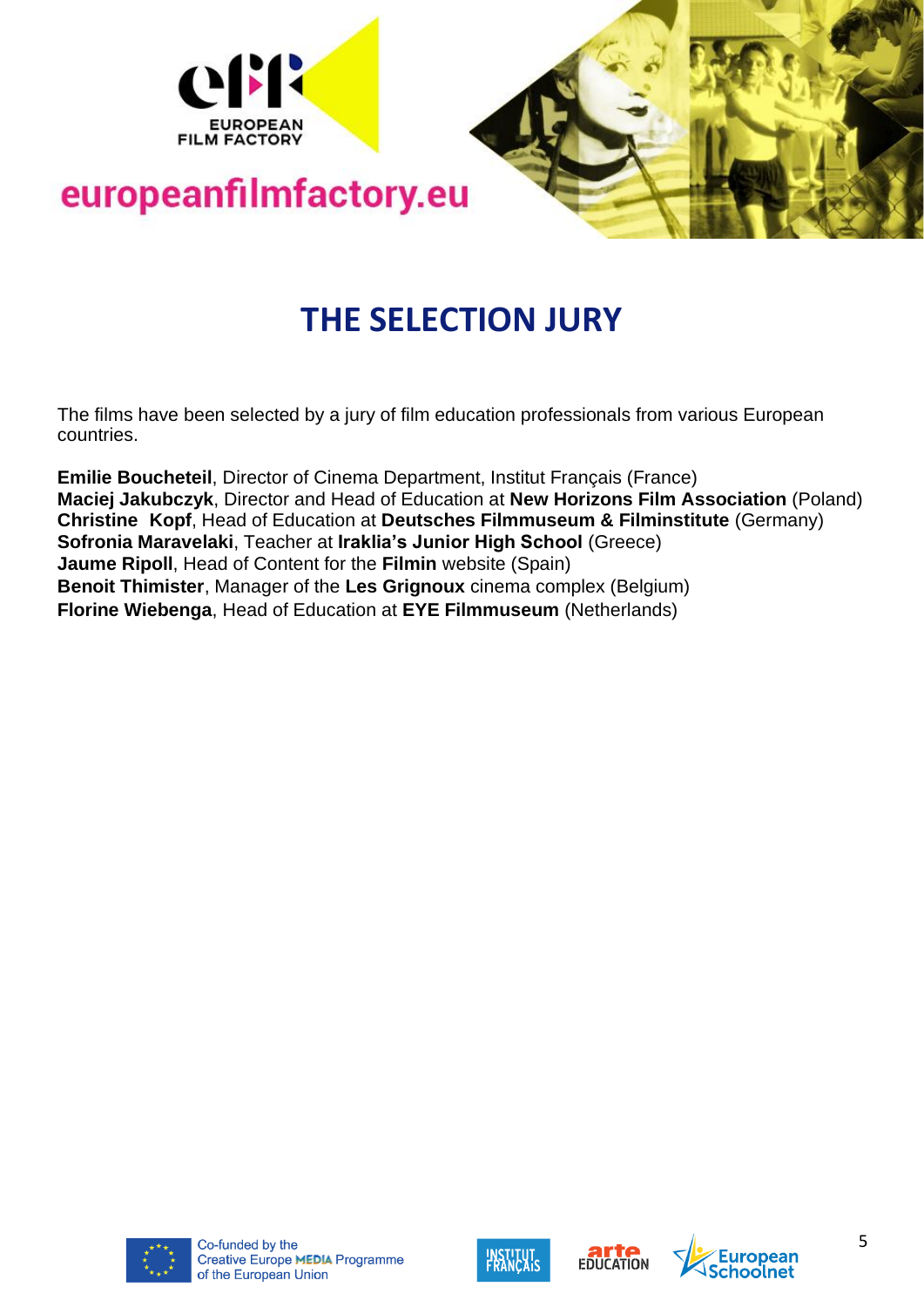



#### **THE FILMS**

The ten films are all masterpieces of European cinema and have been selected by a European jury of professionals from the film industry and education sector. Each film will come with an innovative educational guide created by a group of volunteer teachers, coordinated by European Schoolnet and made available to teachers so that they can tackle the content of the film catalogue with confidence. These films have been chosen with the aim of raising awareness about European history, as well as more contemporary issues, among the younger generation.

1. **La Strada**, Federico Fellini, Italy, 1954 (Drama) with Giulietta Masina and Anthony Quinn



*Gelsomina, a naive and generous young woman, has been sold by her mother to a brutal and dull-witted street artist, Zampano, who performs a chain-breaking act in public squares. Aboard a strange vehicle - a three-wheeled motorcycle converted into a trailer - the couple travel the roads of Italy, leading the tough life of fairground performers. Il Matto (The Fool), violinist and poet appears. He is the only one who knows how to talk to Gelsomina.*









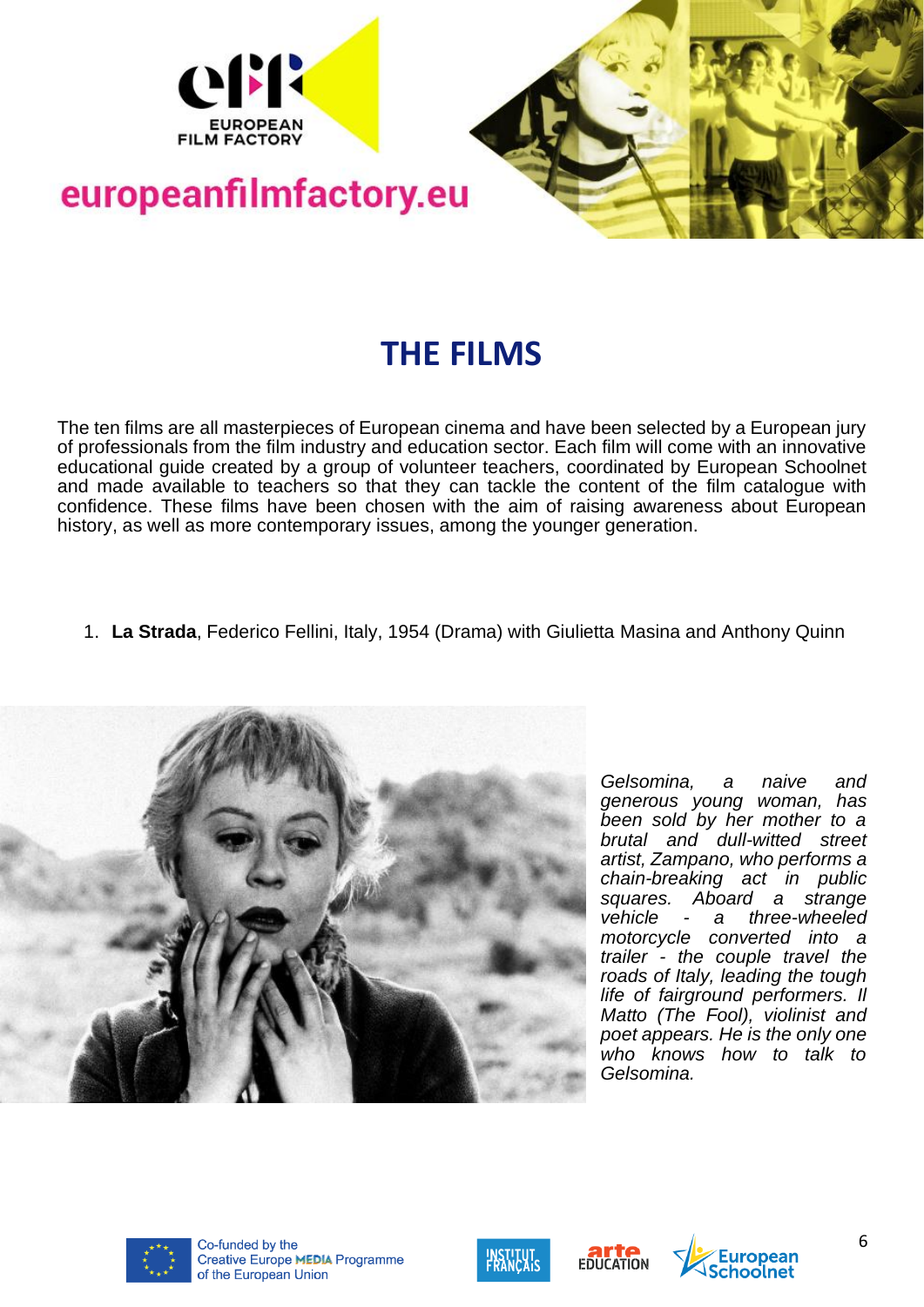



- europeanfilmfactory.eu
	- 2. **Stella** (Στέλλα) Michael Cacoyannis, Greece, 1955 (Drama) with Melina Mercouri and Giórgos Foúndas

*Stella is a pop singer who entertains the audience of* Paradise *cabaret every night. Independent and proud, she would not sacrifice her freedom, her life, or the things she loves, for anything in the world. Aleko, a young man from a good family, is madly in love with Stella, but she sets her sights on a football player, the fiery Milto.*



3. **The 400 Blows,** François Truffaut, France, 1959 (Drama) with Jean-Pierre Léaud



LES OUATRE CENTS COUPS de Francois TRUIT

*Antoine is a troubled adolescent. He lies to his parents who don't seem to care about him, steals, and runs away. His only comfort is to raise hell with his friend René. One day, the police get involved.*







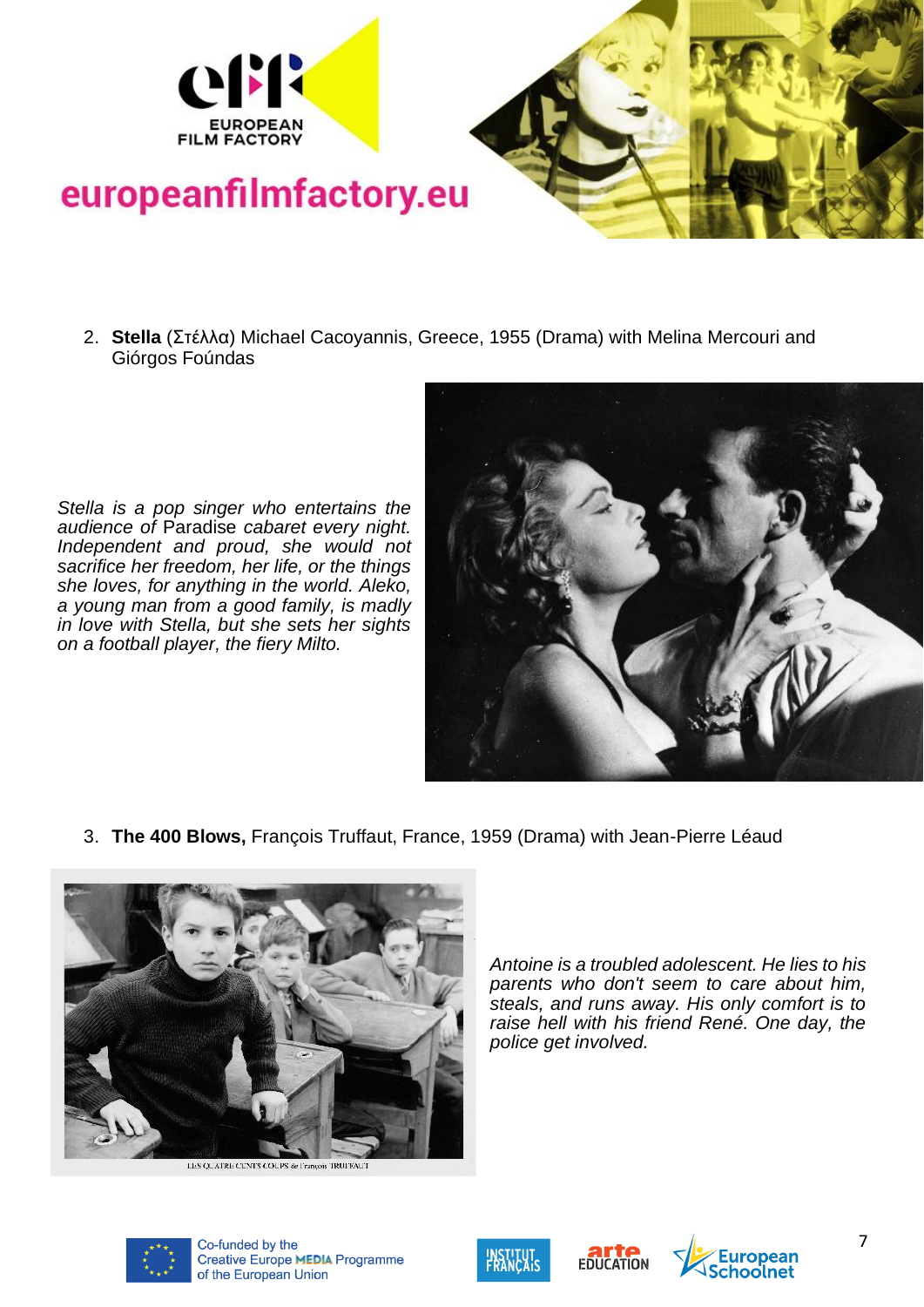



- 
- 4. **A Swedish Love Story** (*En Kärlekshistoria*), Roy Andersson, Sweden, 1970 (Romance, Comedy-drama) with Ann-Sofie Kylin, Rolf Sohlman and Bjorn Andresen



*Two teenagers meet and slowly fall in love, while in a beautiful setting at the height of an idyllic Swedish summer. Ignoring social boundaries, they innocently construct their own experience in contrast to the distorted relationships, disillusion and apathy of the adult world around them.* 

5. **Europa Europa** (*Hitlerjunge Salomon*), Agnieszka Holland, Poland, France, Germany, 1990 (Historical Drama) with Piotr Kozlowski, Marco Hofschneider and René Hofschneider

*Based on the memoirs of Salomon Perel,*  Europa Europa *tells the story of a young Jewish boy who, forced to adopt the Communist ideology during the war, flees to the Soviet Union, only to be subjected to Nazism when the Germans invade the orphanage where he has taken refuge. He conceals his true identity and, to save his own life, ends up becoming a model student at an elite school for German youth.*









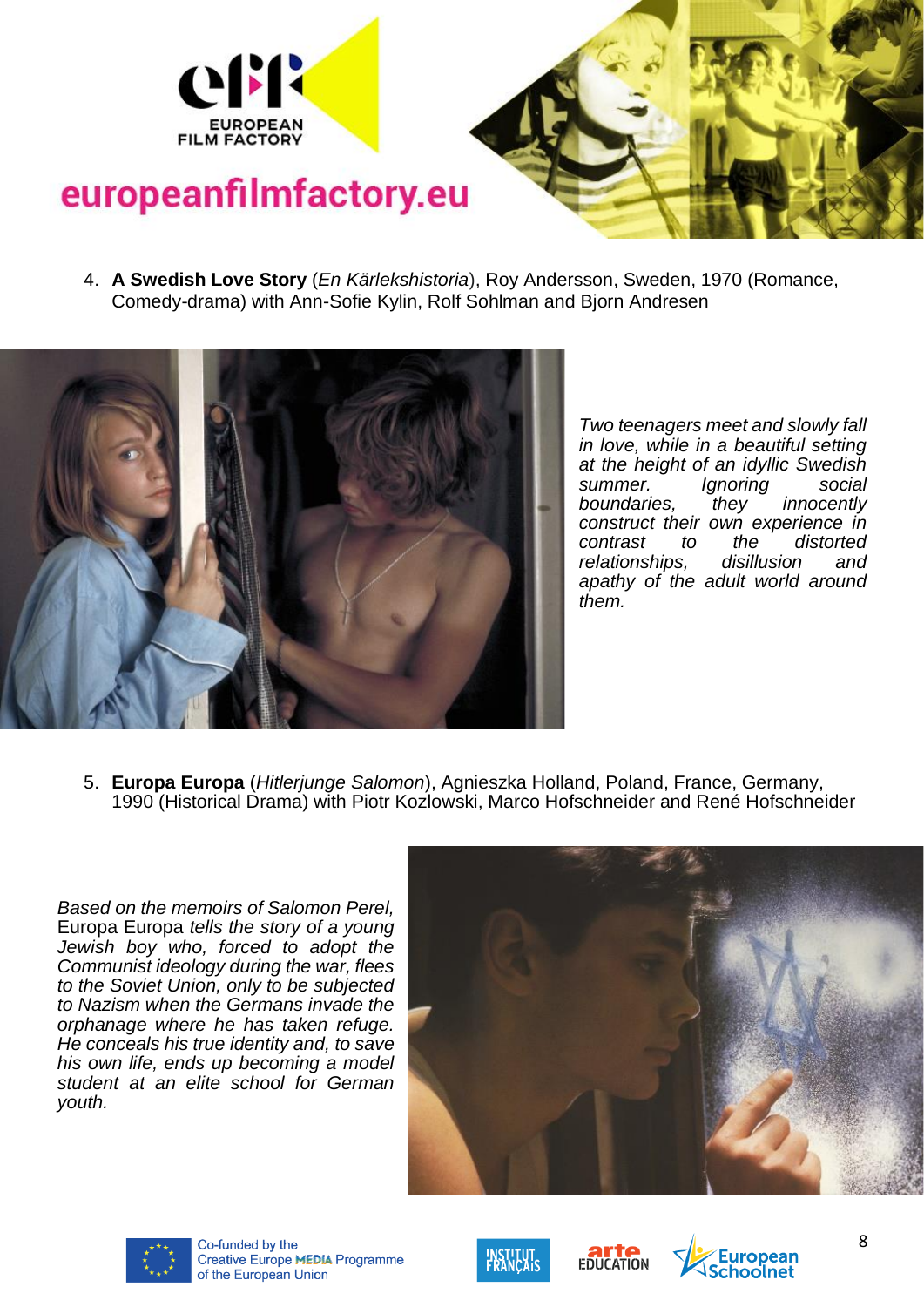

- 
- 6. **Billy Elliot** (*Dancer / Billy Elliot*), Stephen Daldry, United Kingdom, France, 2000 (Comedy-Drama) with Jamie Bell, Julie Walters and Gary Lewis



*Eleven-year-old Billy is surprised to find out that a dance class is now being held in the same building as his boxing club. Intrigued at first, Billy soon becomes fascinated by the magic of movement, abandoning his leather boxing gloves to secretly attend dance lessons. Having recognised the potential talent of her young recruit, Mrs Wilkinson, his teacher, finds a new lease of life. However, Billy's father and his older brother Tony, both miners on strike, are struggling daily to provide the bare minimum for their family. A huge argument erupts when they find out that Billy has spent the money for boxing lessons on far less macho activities...*

7. **Good Bye, Lenin!**, Wolfgang Becker, Germany, 2003 (Comedy-Drama) with Daniel Brühl and [Katrin Sass](https://fr.wikipedia.org/wiki/Katrin_Sass)

*October 1989 was definitely not a good time to fall into a coma if you lived in East Germany. And yet, this is exactly what happens to Alex's mother, a senior member of the German Democratic Republic (GDR). When she suddenly wakes up eight months later, Alex has a major problem on his hands. Her heart is so weak that any slight shock could kill her. To save his mother's life, Alex turns the family apartment into a shrine to the past and tricks his mother into believing that nothing has changed. What begins as a small, white lie spirals increasingly out of control as Alex's mother, who is feeling a little better every day, wants to watch TV and even get out of bed ...*









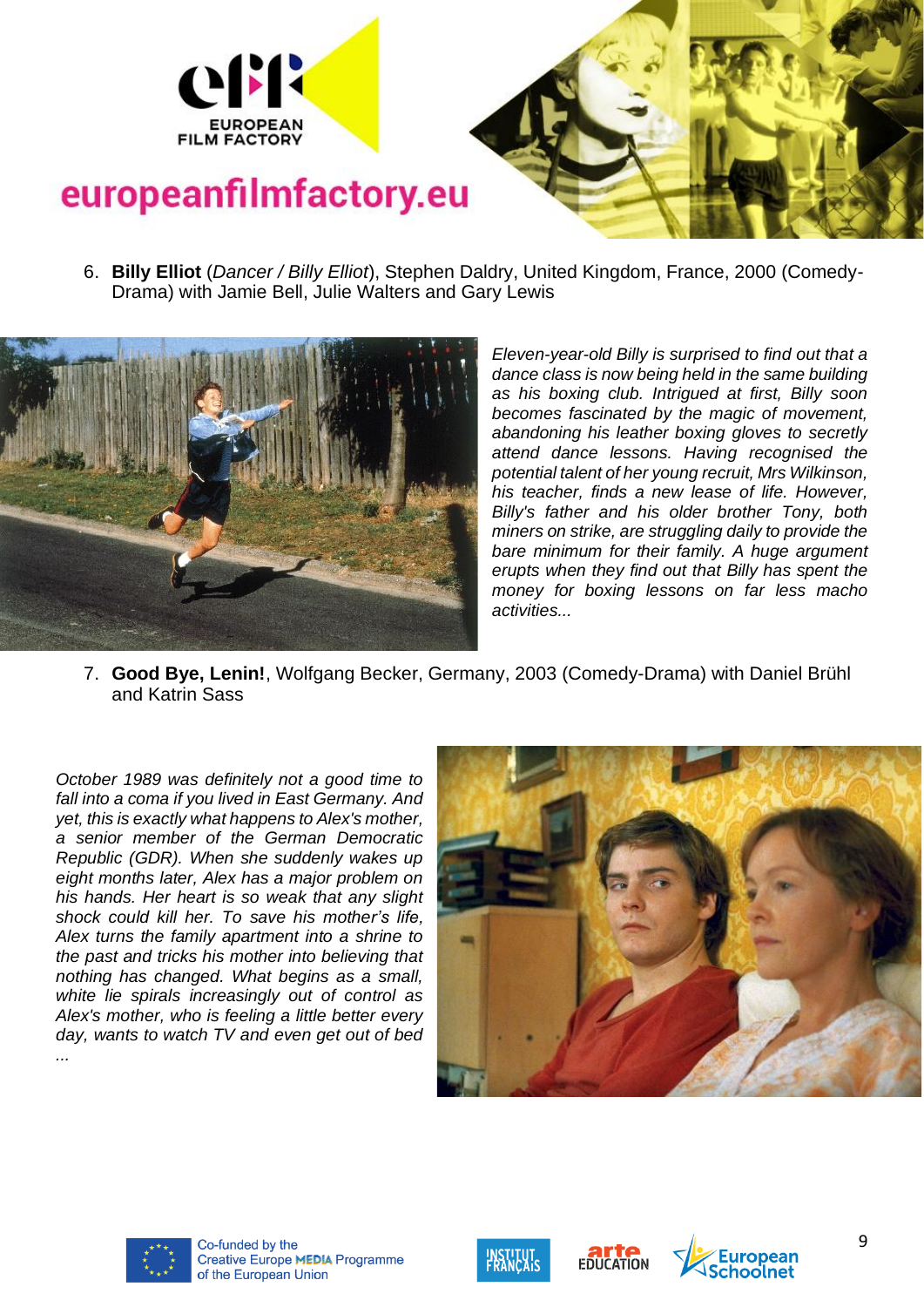

- 
- 8. **12:08 East of Bucharest** (*A fost sau n-a fost?),* Corneliu Porumboiu, Romania, 2006 (Comedy) with Mircea Andreescu and Teodor Corban



*A small town in a Romanian province is getting ready for Christmas, sixteen years after the Revolution. It's at this moment that Virgile Jederescu, owner of the local TV station, decides to confront his fellow citizens and their own history. With the help of his two friends, Piscose, the solitary, old retiree, and Manescu, a history teacher crippled with debt, he organises a televised debate which aims to find an answer to the question that has been bothering him for a very long time. Did their town really play a part in the Revolution?*

9. **The Secret of Kells,** Tomm Moore, Nora Twomey, Ireland, France, Belgium, 2008 (Animation)

*Brendan, a young boy of about twelve years old, lives in the Abbey of Kells, where his uncle Abbot Cellach rules with an iron fist. Cellach is obsessed with building a wall to protect the Abbey and the neighbouring communities known to seek refuge there, when fleeing the Viking hordes which are rampaging across the country leaving a trail of fire and blood. Brendan befriends Aidan, a refugee monk from the island of Iona, and a master illuminator who manages to safeguard his masterpiece in the making, as well as his cat, Pangur* 



*Bán. In search of berries for Aidan, who needs them to make ink, Brendan enters the nearby forbidden forest and meets the mistress of the place, Aisling.*







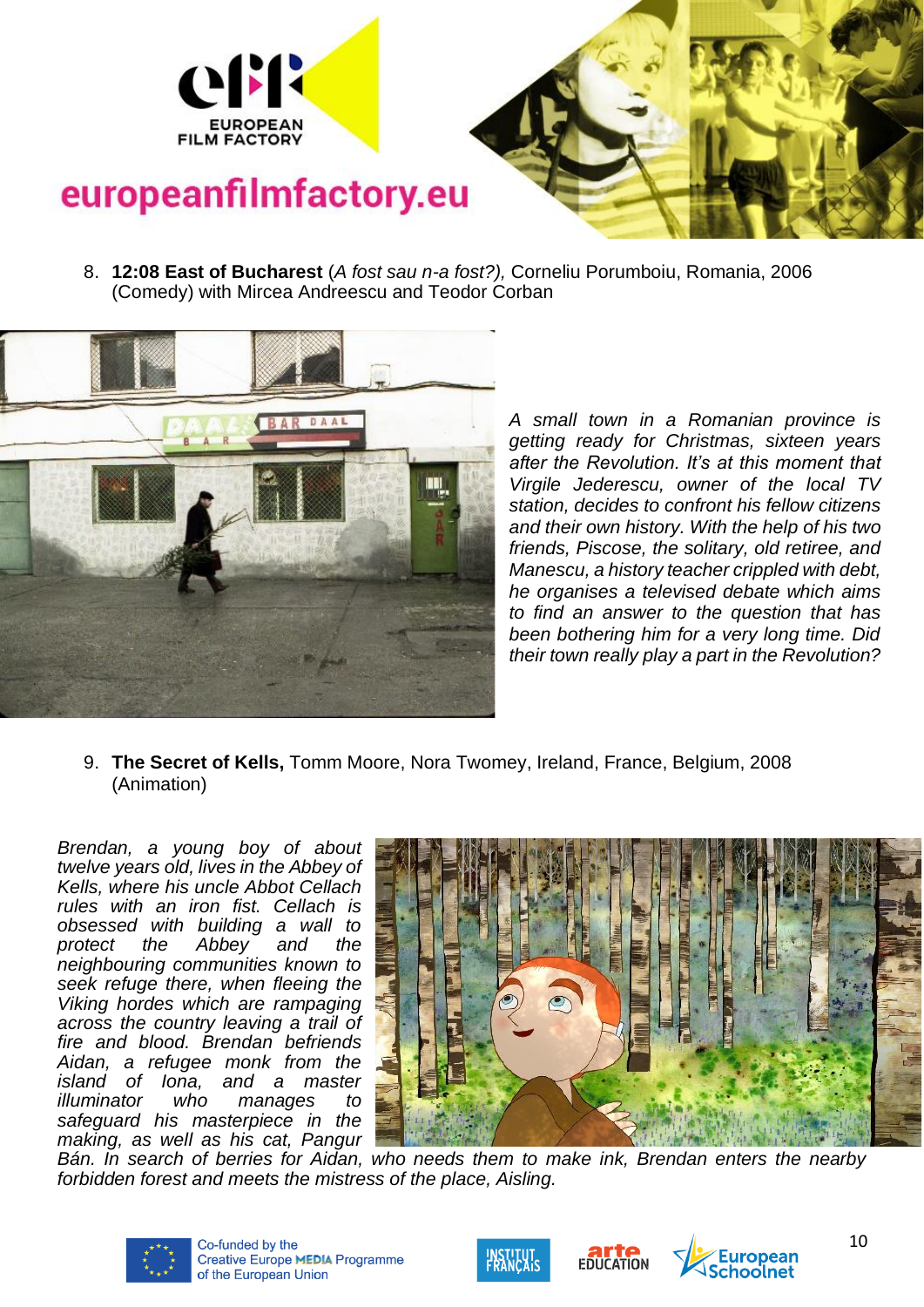

10.**In a Foreign Land** *(En Tierra Extraña)*, Iciar Bollain, Spain, 2014



*Gloria is one of 700,000 Spaniards who have left their country since the beginning of the recession. Born in Almeria, this 32-year-old teacher, unable to find a posting, has been working in a shop in Edinburgh for the past two years. Together with her collective, Gloria sets up an event which, under the motto "Neither lost nor silenced", provides an opportunity for the more than 20,000 Spanish people residing in Scotland's capital who want to take part, to express their anger and frustration, as well as giving them a platform and a voice.*









**ropean**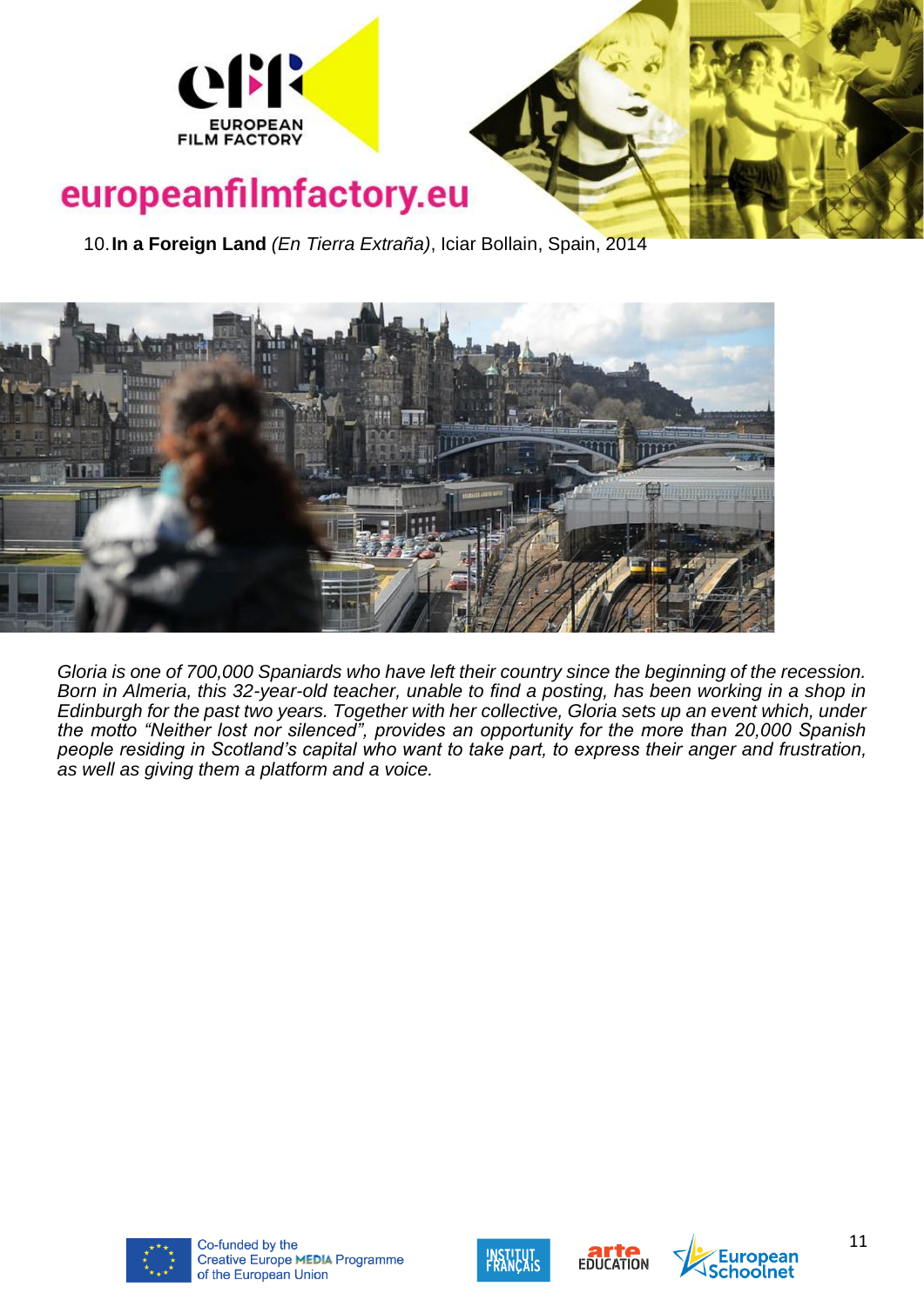



#### **THE PROJECT STAKEHOLDERS**

**The Institut Français** is the public institution in charge of France's external cultural initiatives. These actions focus on a variety of artistic sectors, intellectual exchanges, cultural and social innovation and linguistic cooperation. They support the promotion of the French language, the distribution of works, and the circulation of artists and ideas throughout the world, thus encouraging a better understanding of cultural issues. The Institut Français, under the supervision of the Ministry of Europe and Foreign Affairs (MEAE) and the Ministry of Culture (MC), actively contributes to France's policy of influence diplomacy. Its projects and programmes take into account local contexts and draw on its unique deployment capacity established through a vast network of cultural institutions such as French Embassies, French Institutes and the Alliances Françaises organisation which is present on five continents.

The Institut Français is leading the European Film Factory project. It is a signatory company of the European Commission and is fully responsible for coordination of the project. It is also overseeing the communication strategy.

**ARTE Education** is the newly-created ARTE subsidiary dedicated to the educational activities of the ARTE channel. Educ'Arte is the main service developed by ARTE Education. This educational, video-on-demand, subscription service (professional SVOD) is aimed at teachers and students from 6 to 18 years old, in France, Germany and Europe. It offers a catalogue of over 1,000 audiovisual programmes with innovative teaching and learning tools.

ARTE Education brings added value on a technical level to the European Film Factory project. The company is responsible for managing the digital aspects of the project, and in particular, for adapting the platform. Thanks to its experience gained in the field of education, it is involved in the design of support tools, including tutorials and webinars, thus ensuring users can fully exploit the service's potential. It also contributes to the dissemination and promotion of the service within the educational community and via public communication channels.

**European Schoolnet (EUN)** is a network of 34 European Ministries of Education, based in Brussels. It is a not-for-profit organisation whose aim is to innovate in the field of teaching and learning, in collaboration with key stakeholders such as Ministries of Education, schools, teachers, researchers and partners in the sector.

Within the European Film Factory, its role will be to oversee the coordination of the teachers' focus group and the implementation of the communication strategy for the network of ministries and the teaching community.